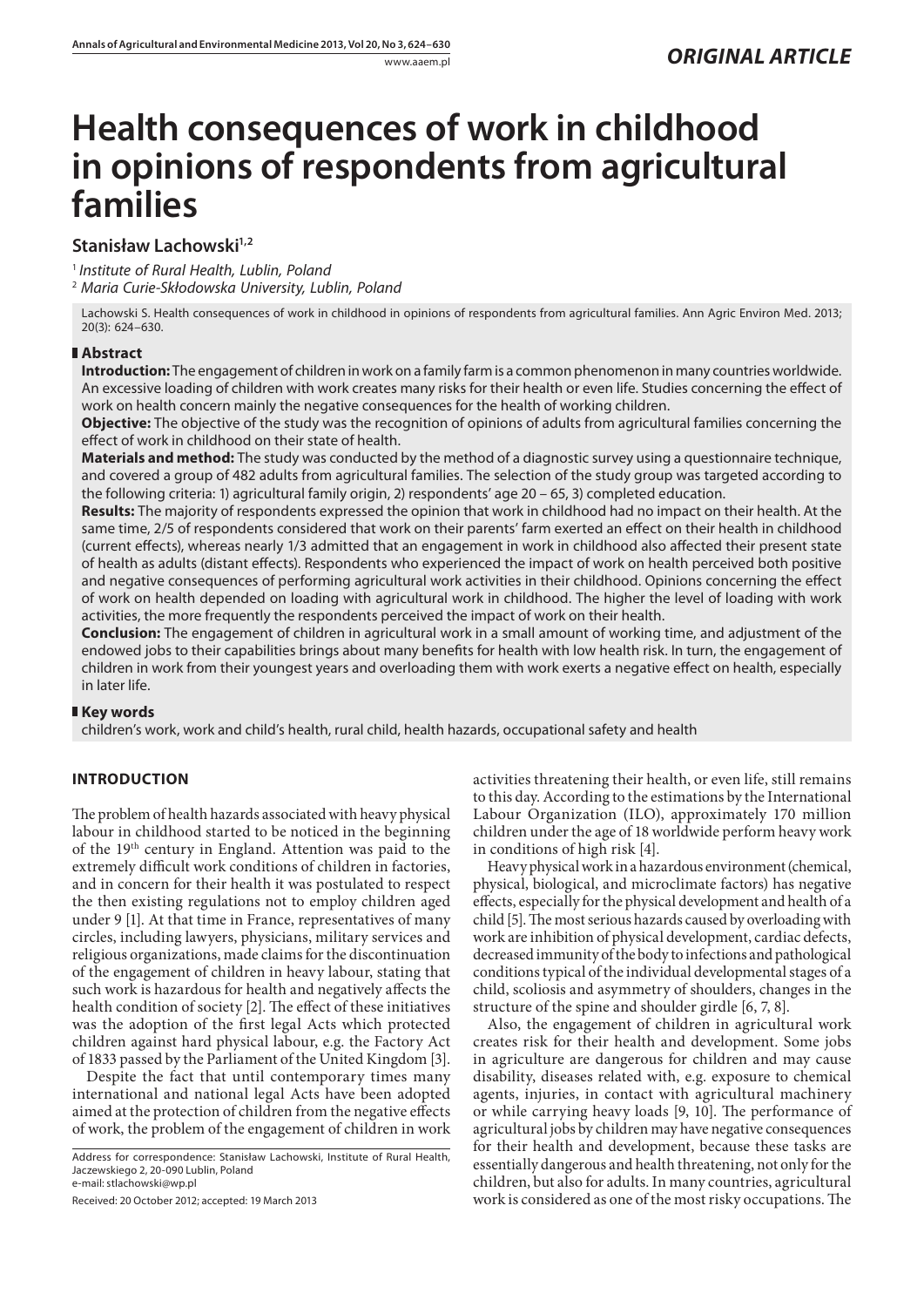data by the ILO show that agriculture (apart from mining and construction) is among the three sectors of the economy with the highest accident rates [11]. Children engaged in work on farms are especially threatened by accidents. By April 2004 in Poland, the Agricultural Social Insurance Fund (KRUS) registered accidents in agriculture, the victims of which were children under 15. In 2003, nearly 1,000 events with the participation of children (963) were considered as occupational accidents [12]. A detailed analysis of the circumstances and consequences of accidents indicated that nearly 80% of them resulted in the child's permanent health loss [13]. In 1/3 of children, accident-related injuries were so serious that they required hospital treatment. In Canada, nearly 1/5 of the total number of children, the victims of accidents, were hospitalized [14]. The health consequences of accidents are also a serious problem associated with the engagement of children in work on farms in the USA [15, 16].

Children's work in agriculture creates a serious risk for their health, also in relation to exposure to plant protection products and other chemical agents applied in agriculture. Participation in these work activities may cause current as well as distant health consequences. This concerns primarily children engaged in work with these products, but also those performing other jobs, playing in a field or its vicinity or simply living in a farmstead. Nevertheless, the highest risk occurs while applying chemical agents. Most frequently, children who participate in these activities are not dressed in appropriate protective clothing and do not apply personal protection means (masks, semi-masks) despite exposure. The main cause of neglect in this respect is the lack of protective clothing and personal protection means adjusted to the size of children [17].

The engagement of children in work in agricultural families has its source in the traditions of a rural family from the end of the 19<sup>th</sup> and beginning of  $20<sup>th</sup>$  century, where an important element of functioning was the participation of all family members in agricultural production. The work of children from their youngest age was not only an economic necessity, but also a moral and religious imperative [18]. In the last decades in Poland, a change has been observed in the situation of rural children in the context of engaging them in work. The economic importance of child labour in agricultural families has clearly decreased. Studies conducted in 2009 show that although a decrease has been noted in the duration of the performance of agricultural activities by children, simultaneously, a considerably greater number of them participate in dangerous and health threatening work tasks [19]. Parents who engage their children in this type of work on a farm expose them to negative health consequences, and in some cases, children actually experience these consequences, being victims to accidents or suffering from disorders related with work overload.

A basis for analyses concerning the relationship between work and health are studies carried out among children engaged in agricultural work. These studies focus on the negative aspects of the impact of work on their health [12, 13, 20, 21]. There is a paucity of reports which would consider both the negative and positive consequences of children performing work activities on a family farm. Also, there are no studies concerning distant health effects in individuals who were engaged in farm work in childhood.

The objective of the presented study was determination of the current and distant health effects in individuals engaged in agricultural activities in their childhood. The consequences of work in childhood are presented based on opinions of adults from agricultural families, and the compilation of the selected indicators of their state of health and degree of loading with work in childhood.

#### **Methods**

The study was conducted by the method of a diagnostic survey, using a questionnaire technique. The research material was collected by means of a questionnaire form: 'Work in childhood and state of health in opinions of adults from agricultural families'. The questionnaire contained items related to the following problems: 1) assessment of the degree of loading with agricultural work activities at the age of  $12 - 14$ ; 2) characteristics of parents' farm; 3) evaluation of the effect of work in childhood on physical and intellectual development and state of health in childhood (current consequences); 4) evaluation of the effect of work in childhood on the present state of health (distant consequences); 5) self-reported state of health; 6) respondents' socio-demographic characteristics.

The study was conducted in a group of 482 individuals. Selection of the study group was targeted according to the following criteria: 1) agricultural family origin (parents possessed or possess own farm); 2) respondents' age from 20 – 65; 3) approximately 1/3 of respondents worked on own farm at the time of the study.

All the respondents came from agricultural families and had a stable occupational situation (school or university education completed and occupational activity undertaken). The majority of respondents were women (62.6%). The respondents were aged 21–65. People aged under 35 constituted nearly 1/3 of the study group, 2/5 of respondents were aged 36 – 50, and the reminder (32.4%) were aged over 50. On average, females were younger than males. A half of the respondents (53.9%) lived in rural areas, while the remainder were urban inhabitants. According to the adopted assumptions, nearly 1/3 of respondents performed agricultural occupations, 12% of them were employed exclusively in agriculture, whereas 18% performed two occupations, ran their own farms and were also employed outside agriculture.

## **Results**

Evaluation of the degree of loading with work in childhood is an important element of the evaluation of the effect of work on the state of health. All the respondents came from agricultural families and in childhood were engaged in work on behalf of a family farm; however, the scope of their participation in agricultural work relatively varied. The adjustment of work to the developmental capabilities of a child, i.e. endowing specified jobs at the proper age of a child, is of great importance for the safe engagement of children in work. The data obtained showed that in general farmers' children start relatively early to assist their parents on a farm, and some respondents have been engaged in work on behalf of the family from a very young age (Tab. 1). Every tenth respondent began to perform such work activities already at nursery school age (6 years or younger), a half of the respondents (52.1%) began work at a younger school age (7 – 11), and more than 1/3 at the age of 12 or older.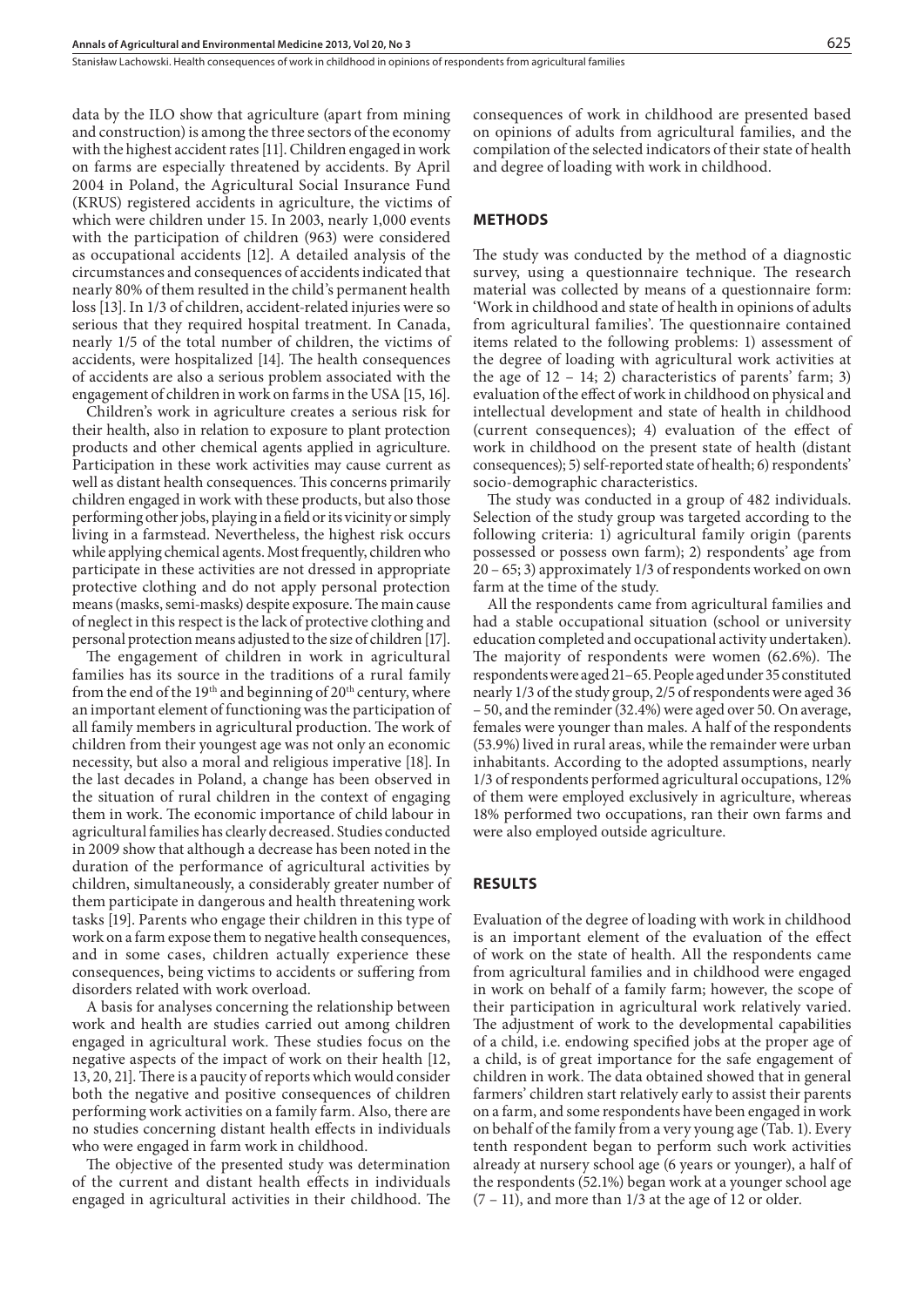| <b>Table 1.</b> Various aspects of loading with agricultural work activities in |  |  |
|---------------------------------------------------------------------------------|--|--|
| childhood according to age.                                                     |  |  |

|                                                                              | age |                                                    |              |               |     |               | Total |               |
|------------------------------------------------------------------------------|-----|----------------------------------------------------|--------------|---------------|-----|---------------|-------|---------------|
| Aspects of loading<br>with work                                              |     | up to 35                                           |              | $36 - 50$     |     | 51 and over   | N     | $\frac{0}{6}$ |
|                                                                              | N   | $\frac{0}{0}$                                      | N            | $\frac{0}{0}$ | N   | $\frac{0}{0}$ |       |               |
|                                                                              |     |                                                    | Working time |               |     |               |       |               |
| up to 2 hours                                                                | 36  | 26.3                                               | 50           | 26.5          | 29  | 18.6          | 115   | 23.9          |
| 2 - 4 hours                                                                  | 68  | 49.6                                               | 102          | 54.0          | 81  | 51.9          | 251   | 52.0          |
| more than 4 hours                                                            | 33  | 24.1                                               | 37           | 19.6          | 46  | 29.5          | 116   | 24.1          |
|                                                                              |     | Evaluation of working time $(x^2=6.98; p<0.05)$    |              |               |     |               |       |               |
| too long                                                                     | 29  | 21.2                                               | 64           | 33.9          | 51  | 32.7          | 144   | 29.9          |
| adequate or short                                                            | 108 | 78.8                                               | 125          | 66.1          | 105 | 67.3          | 338   | 70.1          |
| Performance of work activities beyond capabilities ( $\chi^2$ =14.0; p<0.01) |     |                                                    |              |               |     |               |       |               |
| frequently                                                                   | 31  | 22.6                                               | 40           | 21.2          | 56  | 35.9          | 127   | 26.3          |
| rarely                                                                       | 33  | 24.1                                               | 52           | 27.5          | 43  | 27.6          | 128   | 26.6          |
| never                                                                        | 73  | 53.3                                               | 97           | 51.3          | 57  | 36.5          | 227   | 47.1          |
|                                                                              |     | Evaluation of work load ( $\chi^2$ =10.76; p<0.05) |              |               |     |               |       |               |
| high                                                                         | 58  | 42.3                                               | 80           | 42.3          | 84  | 53.8          | 222   | 46.1          |
| mediocre                                                                     | 51  | 37.2                                               | 86           | 45.5          | 53  | 34.0          | 190   | 39.4          |
| low                                                                          | 28  | 20.5                                               | 23           | 12.2          | 19  | 12.2          | 70    | 14.5          |
|                                                                              |     | Age at beginning work ( $x^2$ =20.640; p<0.01)     |              |               |     |               |       |               |
| under 7                                                                      | 9   | 6.6                                                | 15           | 7.9           | 23  | 14.7          | 47    | 9.7           |
| $7 - 9$                                                                      | 29  | 21.1                                               | 41           | 21.7          | 38  | 24.4          | 108   | 22.4          |
| $10 - 11$                                                                    | 43  | 31.4                                               | 47           | 24.9          | 53  | 34.0          | 143   | 29.7          |
| 12 and older                                                                 | 56  | 40.9                                               | 86           | 45.5          | 42  | 26.9          | 184   | 38.2          |
|                                                                              |     | Liczba lat pracy ( $x^2$ =10.779; p<0.05)          |              |               |     |               |       |               |
| 6 or under                                                                   | 52  | 38.0                                               | 76           | 40.2          | 39  | 25.0          | 167   | 34.6          |
| $7 - 9$                                                                      | 47  | 34.3                                               | 57           | 30.2          | 56  | 35.9          | 160   | 33.2          |
| 10 or more                                                                   | 38  | 27.7                                               | 56           | 29.6          | 61  | 39.1          | 155   | 32.2          |
| Total                                                                        | 137 | 100.0                                              | 189          | 100.0         | 156 | 100.0         | 482   | 100.0         |

While evaluating the exposure to hazardous factors associated with work it is important to consider the duration of exposure [22]. It was assumed that this aspect of the evaluation would allow the duration of performance of agricultural jobs in childhood, per one day and number of years of work in childhood. Every third respondent as a child helped their parents in agricultural activities for a relatively short time – for 6 years or shorter. Nearly the same percentage of them performed agricultural occupations for 7 – 9 years, while the reminder (32.2%) assisted with farming jobs for a period of 10 years or longer. The respondents, when aged 12–14, devoted approximately 3 hours daily to agricultural work activities. Among 1/4 of the respondents the duration of these activities did not exceed 2 hours daily, a half of them worked for 2 – 4 hours, and the remainder (24.1%) longer than 4 hours daily. The great majority of respondents from agricultural families (70.1%) reported that the duration of performance of agricultural work activities in childhood was adjusted to their capabilities, and nearly 1/3 admitted that the time devoted to work was too long with respect to the capabilities of a child.

The degree of loading with work is affected not only by its duration, but also by the type of work. More than a half of the respondents (52.9%) admitted that in childhood, at the age of 12 – 14, they performed jobs exceeding their physical capabilities (too heavy), while 1/4 of the total number of respondents had performed these jobs often (Tab. 1). At the same time, nearly a half of the respondents mentioned that in childhood they were loaded with agricultural work to a high degree, whereas 2/5 of the respondents evaluated their work load as mediocre, and only 14.5% as low.

Referring to the model of a traditional farmer's family (division of duties according to gender) and the transformation of this model within the last decades (work of children being of less importance), it was assumed that the level of loading with work in childhood depended on the respondents' gender and age. The presumption that in childhood males were more loaded with work than females was not confirmed. Only the duration of performing agricultural work was longer in the group of males than females, the remaining indicators of loading with work being similar in both groups.

The degree of loading with work in childhood significantly varied according to the respondents' age. Older respondents started their work on a farm at a younger age, more often performed jobs exceeding their capabilities, and more often experienced a higher work load than those who were younger. In addition, older respondents helped their parents for a longer period of time and more frequently mentioned that their working time during the day was excessively long.

In literature, it is most often assumed that health is wellbeing from the physical, mental and social aspects [23]. Considering all aspects of health, the majority of respondents (59.5%) reported that the performance of agricultural work had no effect on the current state of health of a child (Tab. 2). Only positive consequences of work were perceived by 14.3% of respondents, while a considerable percentage (8.6%) perceived exclusively negative consequences. Nearly 1/5 of the respondents indicated both positive and negative consequences of work. In general, nearly 1/3 of respondents (31.9%) experienced positive consequences of work in their childhood, and a slightly lower percentage (23.2%) negative consequences. The opinions of males and females concerning the effect of work on their health in childhood were similar.

Table 2. Evaluation of the effect of work in childhood on health according to gender.

|                                                |       |        | Total  |      |                                                        |
|------------------------------------------------|-------|--------|--------|------|--------------------------------------------------------|
|                                                |       |        |        |      |                                                        |
| N                                              | %     | N      | $\%$   | N    | %                                                      |
| Effect of work on state of health in childhood |       |        |        |      |                                                        |
| 58                                             | 19.5  | 26     | 14.5   | 84   | 17.6                                                   |
| 43                                             | 14.4  | 25     | 14.0   | 68   | 14.3                                                   |
| 16                                             | 5.4   | 25     | 14.0   | 41   | 8.6                                                    |
| 181                                            | 60.7  | 103    | 57.5   | 284  | 59.5                                                   |
| 298                                            | 100.0 | 179    | 100.0  | 477  | 100.0                                                  |
|                                                |       |        |        |      |                                                        |
| 39                                             | 12.9  | 27     | 15.0   | 66   | 13.7                                                   |
| 12                                             | 4.0   | 14     | 7.8    | 26   | 5.4                                                    |
| 31                                             | 10.3  | 19     | 10.6   | 50   | 10.4                                                   |
| 220                                            | 72.8  | 120    | 66.7   | 340  | 70.5                                                   |
| 302                                            | 100.0 | 180    | 100.0  | 482  | 100.0                                                  |
|                                                |       | Female | Gender | Male | Effect of work in childhood on present state of health |

Lack of data not considered

The respondents who experienced a positive effect of work on their health in childhood paid attention primarily to an improvement in the general state of health (44.1%) and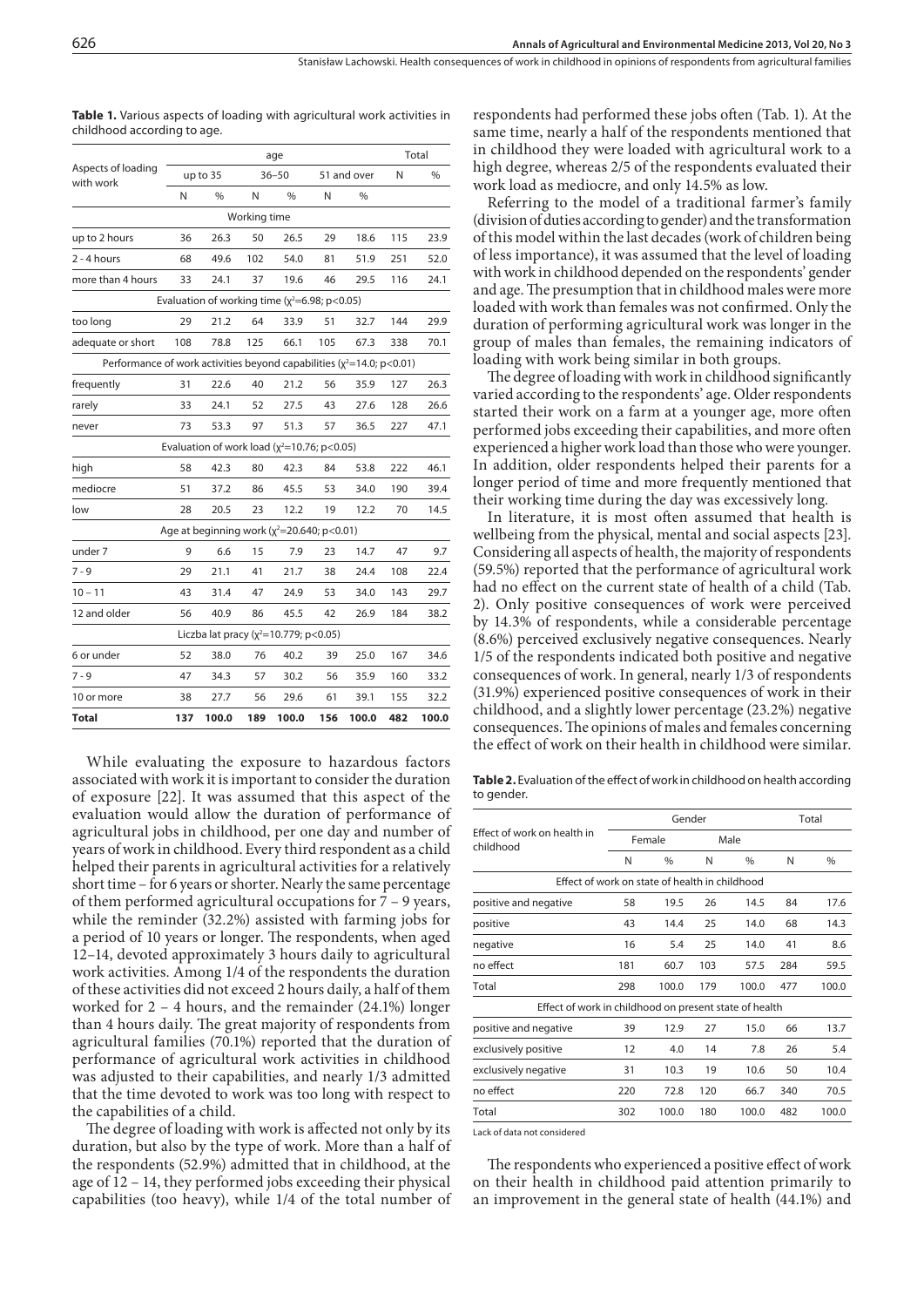physical development (higher efficiency – 37.0%; greater strength and fitness – 27.6%; greater endurance – 19.7%). A considerably lower percentage of the respondents indicated that work resulted in the shaping of positive personality traits (8.7%) and a greater psychological resistance (3.9%). Among the negative effects of work on a child's health the respondents most often mentioned back pain due to work overload (45.4% of those who indicated negative consequences), excessive fatigue because of work and lack of time for rest (23.7%). A considerably lower percentage of respondents experienced colds due to work in agriculture (12.4%), joint pain (8.2%), allergies, and other complaints (pain concerning extremities, head, and teeth).

It happens that an excessive loading of children with agricultural work activities and their engagement in jobs creating risk for their health and life result in distant effects in the form of developmental defects or chronic diseases. The greatest majority of respondents coming from agricultural families (70.5%) reported that work in childhood had no effect on their present state of health (Tab. 2). Less than 1/3 of respondents perceived the relationship between work in childhood and their state of health as adults. The majority considered that work exerted a negative effect on their present state of health. Nearly every fourth respondents (24.1% of the total number of respondents) indicated negative consequences, while every tenth one mentioned that work caused exclusive harm to their health. An opposite opinion was expressed by every fifth respondent (19.1%); only every twentieth reported that work had an exclusively positive effect on the present state of health.

Respondents who perceived a positive effect of work in childhood on their present state of health most often mentioned that due to work in childhood they were more physically efficient (50.7%), were more fit (37.3%), more enduring and resistant to work in difficult conditions (29.9%). A lower percentage of respondents declared that work resulted in a greater psychological and somatic resistance of the body and the shaping of positive personality traits.

Respondents who experienced a negative effect of work in childhood on their present state of health reported that work caused degenerative changes concerning the spine. This health problem concerned nearly 3/4 of the respondents in this group, and every fourth suffered from joint diseases. Other disorders which in respondents' opinions were caused by work in childhood occurred considerably more rarely, and these were: allergies, hypertension, and vascular disorders.

**Table 3.** Accidents in childhood while performing agricultural work according to gender.

| Accidents at work in<br>childhood |                | Gender        | Total |       |     |       |
|-----------------------------------|----------------|---------------|-------|-------|-----|-------|
|                                   |                | Female        |       | Male  | N   | %     |
|                                   | N              | $\frac{0}{0}$ | N     | $\%$  |     |       |
| no accident                       | 286            | 94.7          | 160   | 88.9  | 446 | 92.6  |
| one accident                      | 14             | 4.6           | 12    | 6.7   | 26  | 5.4   |
| two accidents                     | $\Omega$       | 0.0           | 4     | 2.2   | 4   | 0.8   |
| three or more accidents           | $\overline{2}$ | 0.7           | 4     | 2.2   | 6   | 1.2   |
| Total                             | 302            | 100.0         | 180   | 100.0 | 482 | 100.0 |

An accident is a direct and evidently negative effect of work. Studies conducted during the period 2008–2009 among children aged 11–14 showed that 6.0% of them were victims of accidents while performing work on behalf of a household or farm [19]. In the group of adults examined, a similar percentage of respondents (6.4%) experienced an accident while performing agricultural work in childhood (Tab. 3).

The majority of respondents who were victims to accidents in childhood (60.0%) experienced injuries of the extremities (fractures, bruising, twisting). Cuts were a relatively frequent accident-related injury (31.4%). In addition, 5 respondents were afflicted with spine injury as a result of an accident, 3 – head injury, 2 – fractures of extremities. One respondent had a finger amputated, and one underwent an amputation of the hand as a result of an accident. Accident-related injuries in childhood caused current damage to the child's health, and also distant consequences in the form of permanent health loss, and in some cases in the form of disability. Therefore, it should be presumed that in some individual situations occupational accidents affected both the state of health in childhood and the present state of health of the respondents as adults.

The effect of work on the present state of health and health in childhood was determined based on the respondents' opinions, i.e. subjective perceptions. In order to increase the reliability of the relationships observed, opinions were compiled concerning the effect of work in agriculture on health and the selected indicators of loading with work in childhood. Analyses confirmed a significant relationship between the degree of loading with agricultural jobs on a family farm, especially the duration of performing agricultural work activities, overloading with work, gender, and time when the respondents started to help their parents with agricultural work, and the respondents' opinions concerning the effect of work in childhood on their health.

**Table 4.** Opinions concerning the effect of work in childhood on health according to age at undertaking work.

|                                                                |                                                            | Age at undertaking work |     |               |             |       |  |  |
|----------------------------------------------------------------|------------------------------------------------------------|-------------------------|-----|---------------|-------------|-------|--|--|
| Type of effect                                                 |                                                            | 9 or younger            |     | $10 - 11$     | 12 or older |       |  |  |
|                                                                | N                                                          | $\%$                    | N   | $\frac{0}{0}$ | N           | $\%$  |  |  |
|                                                                | Effect on health in childhood ( $\chi^2$ =74.594; p<0.001) |                         |     |               |             |       |  |  |
| positive and negative                                          | 54                                                         | 34.8                    | 20  | 14.1          | 10          | 5.6   |  |  |
| exclusively positive                                           | 28                                                         | 18.1                    | 19  | 13.4          | 21          | 11.7  |  |  |
| exclusively negative                                           | 14                                                         | 9.0                     | 19  | 13.4          | 8           | 4.4   |  |  |
| no effect                                                      | 59                                                         | 38.1                    | 84  | 59.2          | 141         | 78.3  |  |  |
| Total                                                          | 155                                                        | 100.0                   | 142 | 100.0         | 180         | 100.0 |  |  |
| Effect on present state of health ( $\chi^2$ =45.693; p<0.001) |                                                            |                         |     |               |             |       |  |  |
| positive and negative                                          | 32                                                         | 20.6                    | 26  | 18.2          | 8           | 4.3   |  |  |
| exclusively positive                                           | 13                                                         | 8.4                     | 5   | 3.5           | 8           | 4.3   |  |  |
| exclusively negative                                           | 20                                                         | 12.9                    | 22  | 15.4          | 8           | 4.3   |  |  |
| no effect                                                      | 90                                                         | 58.1                    | 90  | 62.9          | 160         | 87.1  |  |  |
| Total                                                          | 155                                                        | 100.0                   | 143 | 100.0         | 184         | 100.0 |  |  |

Lack of data not considered.

Opinions concerning the effect of work on health significantly varied according to the duration of performing agricultural work in childhood, both from the aspect of the age at undertaking agricultural activities and duration of performing these activities. The younger the age at which the respondents were engaged in agricultural work, the more often they perceived positive or negative effects of the work on their health in childhood and at the present time. More than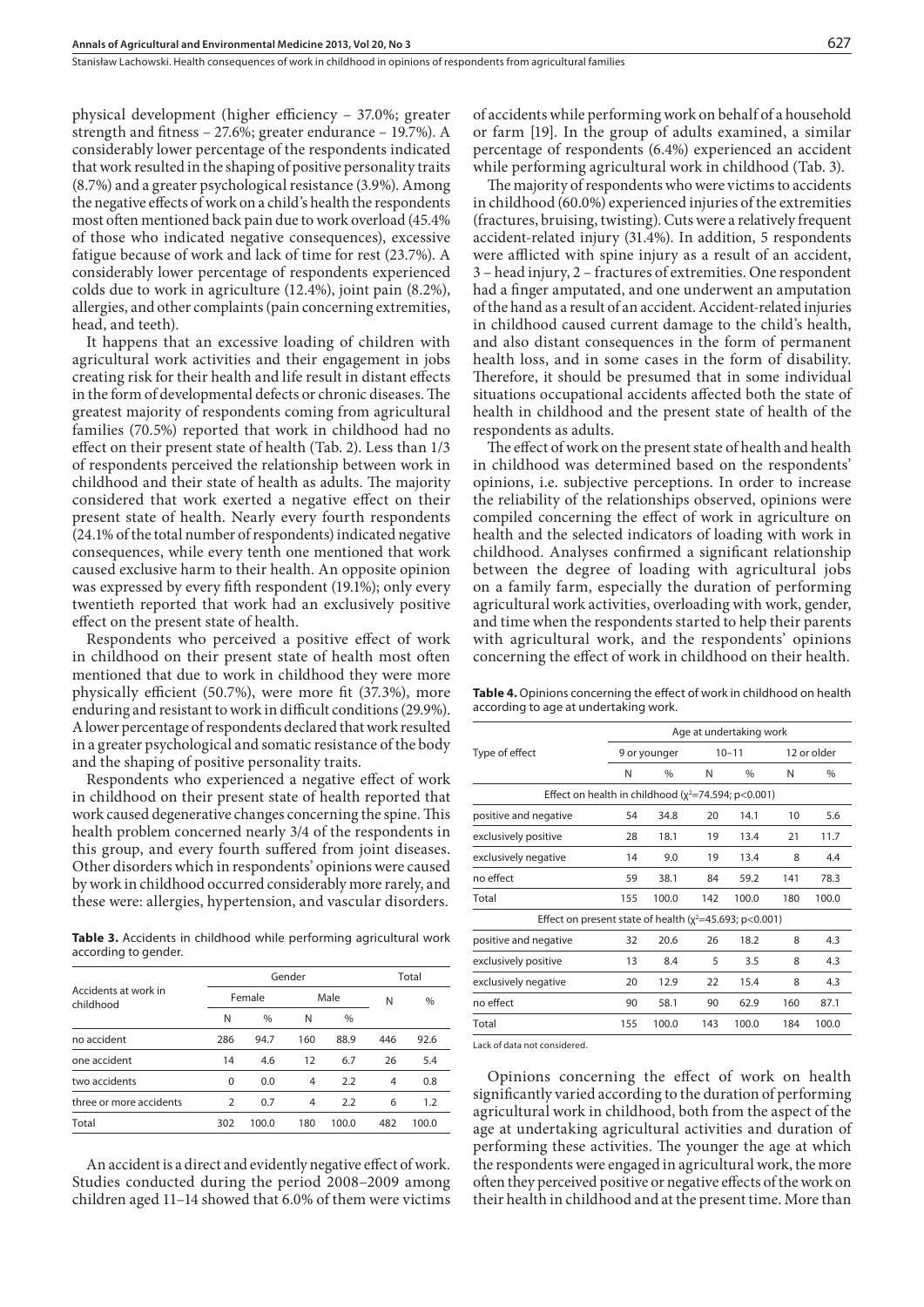3/5 of respondents (61.9%) who began work early on a farm (under the age of 10) reported that the work had not affected their state of health in childhood (Tab. 4). This opinion was shared by a three times smaller number of respondents who started to help with agricultural activities relatively late, at the age of 12 or older. The majority of respondents who helped their parents on a farm from their youngest age (52.9%) admitted that the work activities performed exerted a positive effect on their health in childhood, and every fifth respondent was convinced that work had an exclusively positive effect. A considerably lower percentage of respondents in this group (27.1%) indicated the negative consequences of work, whereas every tenth admitted that work caused only negative health effects.

The respondents' replies showed that the engagement of children in agricultural work from the youngest age (under 10) to a smaller extent causes distant rather than current health effects (Tab. 4). The majority of respondents in this group (58.1%) did not perceive the effect of work on health; however, among others, opinions prevailed that work in childhood negatively affected the present state of health. The percentage of respondents who did not perceive any relationship between work in childhood and their present health status significantly increased among respondents who started to help with agricultural activities late (at the age of 12 or older). In this group, only every eighth respondent (13.0%) perceived any effect of work on health.

The age at which parents start to accustom their child to agricultural jobs most often determines the duration of the period of engagement in these jobs in childhood. This regularity does not concern all the respondents because, for various reasons (undertaking education outside the place of residence, early undertaking occupational activity outside agriculture), some children stop undertaking agricultural activities considerably earlier than the reminder. At the same time, it must be agreed that a larger number of years of work in childhood may result in a greater effect of work on health. Assuming that work in childhood affects the state of health it should be anticipated that this effect will increase with the duration of the period of performing agricultural work on parents' farm. The data obtained confirm this relationship. Among the respondents who in their childhood worked for the shortest period of time (6 years or less) only every fifth noticed the effect of work on health in childhood, and every eighth confirmed the effect of work on the present state of health (Table 5). Those who worked for the longest time in childhood several times more frequently indicated that work exerted an effect on their present state of health.

One of the indicators of loading children with work is the amount of time devoted by children to agricultural work during the day. Respondents who in their childhood worked for the shortest time (2 hours daily, on average) experienced current consequences of work to the smallest degree (22.6% of this subgroup) (Table 6). The percentage of respondents who indicated the effect of work on their state of health increased with working time. Among respondents who worked in childhood for the longest time (4 hours or more) the percentage of those who experienced current consequences of work increased nearly three times (61.1%). Those who were most loaded with work with an equal frequency indicated negative and positive consequences of work.

The mean time of performing agricultural work activities in childhood was also significantly related with distant Table 5. Opinions concerning the effect of work in childhood on health according to the number of years of work as a child.

|                                                                |     | Number of years of work in childhood |         |       |              |       |  |  |
|----------------------------------------------------------------|-----|--------------------------------------|---------|-------|--------------|-------|--|--|
| Type of effect                                                 |     | 6 or younger                         | $7 - 9$ |       | 10 and older |       |  |  |
|                                                                | N   | $\frac{0}{n}$                        | N       | $\%$  | N            | $\%$  |  |  |
| Effect on health in childhood $(y^2=77.516; p<0.001)$          |     |                                      |         |       |              |       |  |  |
| positive and negative                                          | 7   | 4.3                                  | 23      | 14.5  | 54           | 34.8  |  |  |
| exclusively positive                                           | 20  | 12.2                                 | 20      | 12.6  | 28           | 18.1  |  |  |
| exclusively negative                                           | 6   | 3.7                                  | 21      | 13.2  | 14           | 9.0   |  |  |
| no effect                                                      | 130 | 79.8                                 | 95      | 59.7  | 59           | 38.1  |  |  |
| Total                                                          | 163 | 100.0                                | 159     | 100.0 | 155          | 100.0 |  |  |
| Effect on present state of health ( $\chi^2$ =44.264; p<0.001) |     |                                      |         |       |              |       |  |  |
| positive and negative                                          | 6   | 3.6                                  | 28      | 17.5  | 32           | 20.6  |  |  |
| exclusively positive                                           | 8   | 4.8                                  | 5       | 3.1   | 13           | 8.4   |  |  |
| exclusively negative                                           | 7   | 4.2                                  | 23      | 14.4  | 20           | 12.9  |  |  |
| no effect                                                      | 146 | 87.4                                 | 104     | 65.0  | 90           | 58.1  |  |  |
| Total                                                          | 167 | 100.0                                | 160     | 100.0 | 155          | 100.0 |  |  |
|                                                                |     |                                      |         |       |              |       |  |  |

Lack of data not considered

**Table 6.** Opinions concerning the effect of work in childhood on health according to working time.

|                                                                |     | Mean time of performing agricultural work<br>activities during the day |     |           |              |       |  |  |
|----------------------------------------------------------------|-----|------------------------------------------------------------------------|-----|-----------|--------------|-------|--|--|
| Type of effect                                                 |     | up to 2h                                                               |     | 2.1 to 4h | more than 4h |       |  |  |
|                                                                | n   | $\%$                                                                   | N   | $\%$      | N            | $\%$  |  |  |
| Effect on health in childhood ( $\chi^2$ =43.149; p<0.001)     |     |                                                                        |     |           |              |       |  |  |
| positive and negative                                          | 12  | 10.4                                                                   | 41  | 16.7      | 31           | 26.7  |  |  |
| exclusively positive                                           | 13  | 11.3                                                                   | 35  | 14.2      | 20           | 17.2  |  |  |
| exclusively negative                                           | 1   | .9                                                                     | 20  | 8.1       | 20           | 17.2  |  |  |
| no effect                                                      | 89  | 77.4                                                                   | 150 | 61.0      | 45           | 38.9  |  |  |
| Total                                                          | 115 | 100.0                                                                  | 246 | 100.0     | 116          | 100.0 |  |  |
| Effect on present state of health ( $\chi^2$ =43.149; p<0.001) |     |                                                                        |     |           |              |       |  |  |
| positive and negative                                          | 8   | 7.0                                                                    | 34  | 13.5      | 24           | 20.7  |  |  |
| exclusively positive                                           | 8   | 7.0                                                                    | 14  | 5.6       | 4            | 3.4   |  |  |
| exclusively negative                                           | 0   | 0.0                                                                    | 24  | 9.6       | 26           | 22.4  |  |  |
| no effect                                                      | 99  | 86.0                                                                   | 179 | 71.3      | 62           | 53.4  |  |  |
| Total                                                          | 115 | 100.0                                                                  | 251 | 100.0     | 116          | 100.0 |  |  |
|                                                                |     |                                                                        |     |           |              |       |  |  |

Lack of data not considered

health consequences, i.e. with the current state of health of respondents coming from agricultural families (Tab. 6). In the group of respondents the least loaded with work in childhood only 14% of them perceived any effect of work on their present state of health, whereas in the group of those most loaded with work the percentage of such opinions increased more than three times (46.6%). The respondents who in their childhood devoted a great amount of time, more often reported negative than positive consequences of work (43.1% and 24.7%, respectively). Nearly 1/4 of respondents in this group ascribed exclusively negative consequences to work in childhood, while a 6 times smaller percentage of respondents declared exclusively positive consequences (3.4%).

Opinions concerning the effect of work on health greatly varied, not only according to the duration of performing work, but also by its heaviness. The direction of the relationship – the greater physical work load the more frequent the opinions concerning the relation between work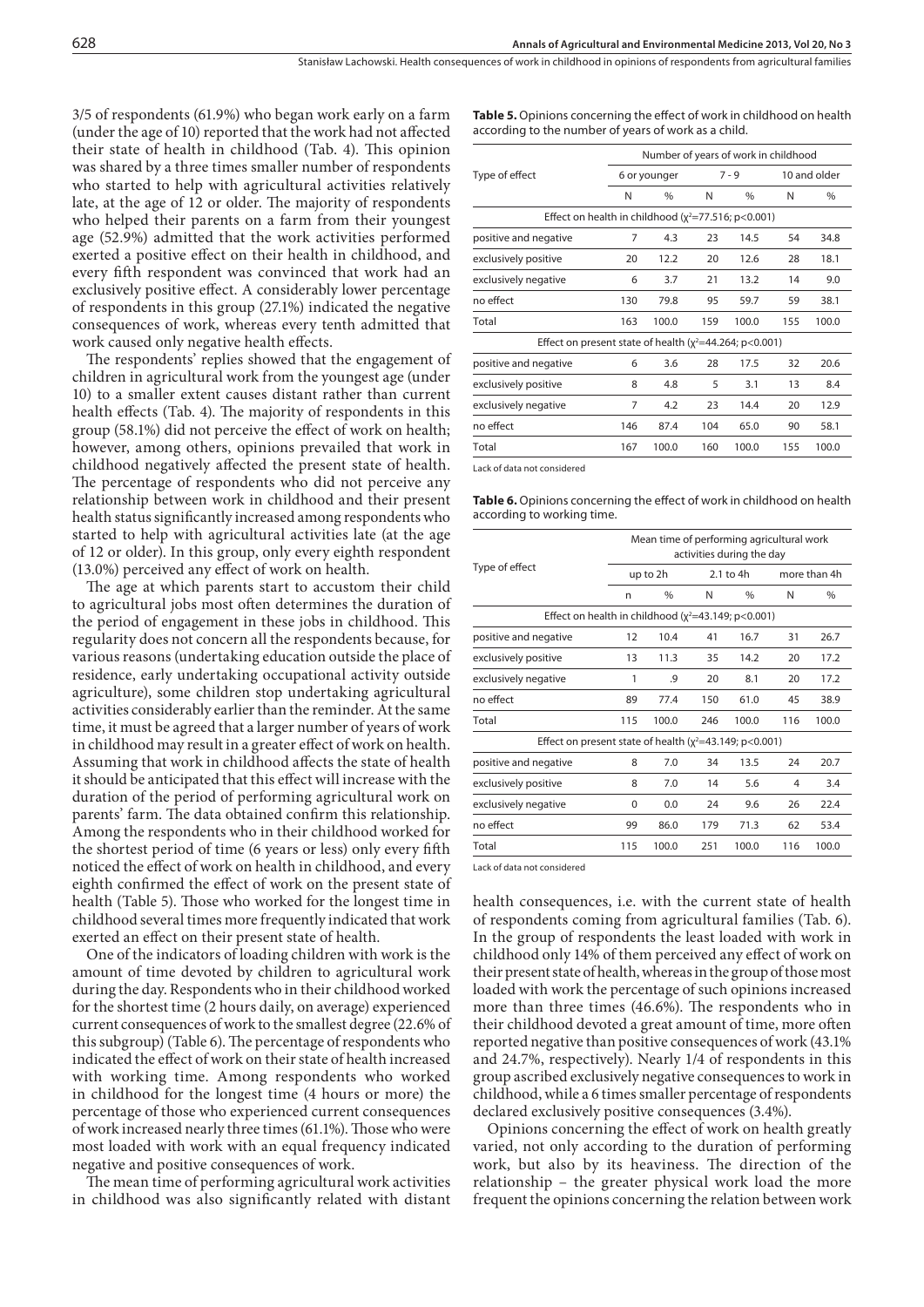Table 7. Opinions on the effect of work in childhood on health according to the performance of work activities exceeding capabilities of a child.

|                                                             |     | Performance of work activities beyond capabilities |                |               |       |       |  |
|-------------------------------------------------------------|-----|----------------------------------------------------|----------------|---------------|-------|-------|--|
| Type of effect                                              |     | frequently                                         |                | rarely        | never |       |  |
|                                                             | N   | $\%$                                               | N              | $\frac{0}{0}$ | N     | $\%$  |  |
| Effect on health in childhood $(y^2=77.253; p<0.001)$       |     |                                                    |                |               |       |       |  |
| positive and negative                                       | 37  | 29.8                                               | 23             | 18.0          | 24    | 10.7  |  |
| exclusively positive                                        | 20  | 16.1                                               | 25             | 19.5          | 23    | 10.2  |  |
| exclusively negative                                        | 24  | 19.4                                               | 13             | 10.2          | 4     | 1.8   |  |
| no effect                                                   | 43  | 34.7                                               | 67             | 52.3          | 174   | 77.3  |  |
| Total                                                       | 124 | 100.0                                              | 128            | 100.0         | 225   | 100.0 |  |
| Effect on present state of health ( $x^2$ =98.320; p<0.001) |     |                                                    |                |               |       |       |  |
| positive and negative                                       | 31  | 24.4                                               | 25             | 19.5          | 10    | 4.4   |  |
| exclusively positive                                        | 5   | 3.9                                                | $\overline{2}$ | 1.6           | 19    | 8.4   |  |
| exclusively negative                                        | 33  | 26.0                                               | 12             | 9.4           | 5     | 2.2   |  |
| no effect                                                   | 58  | 45.7                                               | 89             | 69.5          | 193   | 85.0  |  |
| Total                                                       | 127 | 100.0                                              | 128            | 100.0         | 227   | 100.0 |  |

Lack of data not considered

in childhood and health – was also similar. The majority of respondents who frequently performed work beyond their own physical capabilities (65.3%) reported that work exerted an effect on the state of health in childhood, and more than a half of respondents (54.3%) additionally perceived the effect of work in childhood on their current state of health (Tab. 7). The percentage of respondents who mentioned that the performance of agricultural work activities had an impact on their health was several times lower among those who in childhood did not perform work exceeding their capabilities (current consequences – 22.7%; distant consequences – 15.0%). Simultaneously, the opinions by respondents who were most loaded with work are noteworthy. A half of them expressed the opinion that work in childhood negatively affected their present state of health (50.4%), and every fourth of them (26.0% of this group) admitted that this effect was exclusively negative. A considerably lower percentage of respondents most loaded with work indicated as positive its consequences for their present health status.

#### **Discussion**

The study showed that adults from agricultural families perceived both current and distant consequences of performing agricultural activities in childhood. Considering the general state of health, the majority of respondents expressed the opinion that work in childhood had no effect on their health. At the same time, 2/5 of respondents reported that work on their parents' farm exerted an effect on their health in childhood, and nearly 1/3 of them admitted that work in childhood had an effect also on their present health status as adults. While evaluating the effect of work in childhood on health the respondents slightly more often indicated the positive than negative consequences, whereas with respect to the distant effects – more frequently mentioned negative consequences. Therefore, it should be presumed that the consequences of excessive loading with work in childhood may manifest themselves later in life.

Based on the respondents' opinions, a positive effect of work in childhood was an improvement in the general state

of health, better physical development, greater endurance, resistance and fitness, as well as shaping positive personality traits. Negative consequences of work concerned mainly degenerative changes concerning the spine, joint disorders, muscular pain, allergy, hypertension, vascular disorders, cardiac diseases and accident-related injuries.

The engagement of children in work on a family farm brings about some benefits for the family, e.g. higher income or more efficient performance of urgent work activities. Skilful engagement of children in work may be beneficial also for the children, and positively affect their physical development and immunity of the organism [6], and support the process of their socialization and education. Due to education through work a child strengthens valuable personality traits, learns respect for work, and acquires new manual skills [24, 25]. Unfortunately, the work of children on a family farm is associated with many hazards for their health and development. An excessive and unskilful engagement of children in these work activities causes evident harm to health in the form of injuries, physical complaints or illnesses [12, 26].

The results of the study allow the presumption that the opinions expressed by respondents concerning the effect of work in childhood on their health are in accordance with reality. The significant relationship between these opinions and the degree of loading with agricultural work in childhood confirms this presumption. The respondents who in childhood were to a very small degree loaded with work, considerably more rarely perceived the effect of work on their health, compared to those who were very much loaded with agricultural work. Thus, it may be assumed that only a considerable scope of participation in agricultural work activities has positive or negative health effects, while a low degree of loading with work is insignificant for health. In the context of these results, the observation seems true that the isolation of children from work on behalf of the family deprives them of the possibility for a comprehensive development, because the lack of activity in this area delays the physical and psychological development of a child, limits independence, and exerts an effect on the shaping of lowered self-esteem and the attitude of uncertainty and dependence on others [27]. Unfortunately, a large scope of work activities performed by children is simultaneously associated with the accumulation of negative health effects.

Analysis of opinions concerning the effect of work in childhood on the respondents' state of health showed that the negative distant health consequences most frequently occur in individuals who started to help their parents with agricultural work at a very early age (9 or younger), and among those who devoted a very large amount of time to agricultural work – a large number of years of work in childhood, and a large amount of working time during the day. Respondents who devoted a small amount of time to agricultural work or did not perform work activities beyond their capabilities more often perceived a positive rather than a negative effect of work. Thus, an engagement in agricultural work within a small amount of time, and adjustment of the work activities endowed to the capabilities of a child, certainly brings about more benefits than harm for the child's health. In turn, an engagement from the youngest age and overloading with work exerts a negative effect, especially in later life.